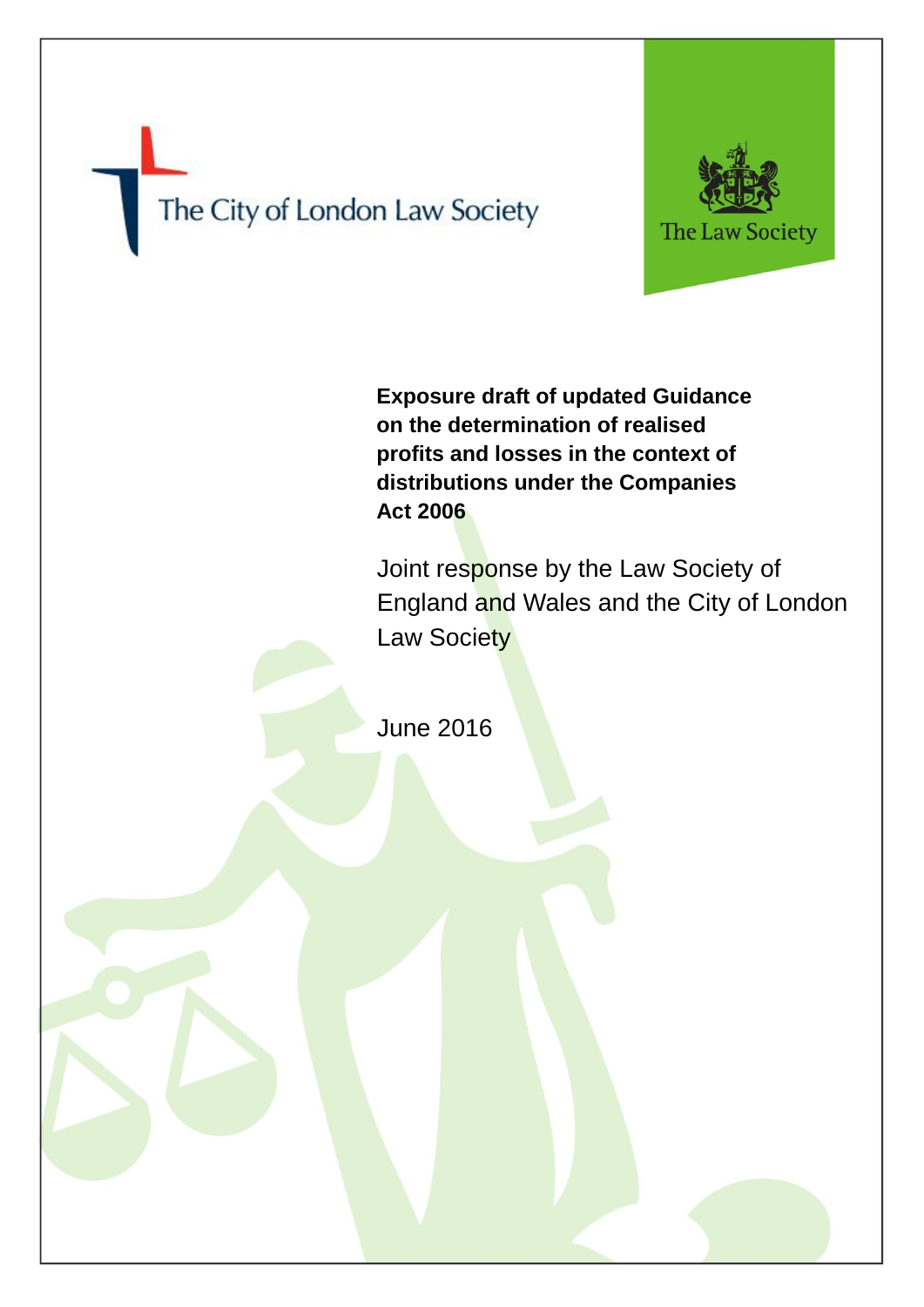## **Introduction**

- (1) The comments set out in this paper have been prepared jointly by the Company Law Committees of the Law Society of England and Wales ("the Society") and the City of London Law Society ("CLLS").
- (2) The Society is the professional body for solicitors in England and Wales, representing over 160,000 registered legal practitioners. It represents the profession to Parliament, Government and regulatory bodies in both the domestic and European arena and has a public interest in the reform of the law.
- (3) The CLLS represents approximately 17,000 City lawyers through individual and corporate membership, including some of the largest international law firms in the world. These law firms advise a variety of clients from multinational companies and financial institutions to Government departments, often in relation to complex, multijurisdictional legal issues. The CLLS responds to a variety of consultations on issues of importance to its members through its 19 specialist committees.
- (4) The Company Law Committees of the Society and the CLLS are made up of senior and specialist corporate lawyers.

## **Comments**

We welcome the opportunity to comment on the Exposure Draft which, though largely aimed at accountants, is referred to widely by the legal profession. Our general comments are set out below, and are cross-referenced to the relevant paragraphs of the Exposure Draft. In addition, some drafting comments are attached. The rationale for these is explained below (to the extent this may not be obvious).

| Paragraph number | <b>Comment</b>                                                                                                                                                                                                                                                                                                         |
|------------------|------------------------------------------------------------------------------------------------------------------------------------------------------------------------------------------------------------------------------------------------------------------------------------------------------------------------|
| 2.6A             | It would be useful if references to the cases on which this paragraph is<br>based could be footnoted.                                                                                                                                                                                                                  |
| 2.6B             | We suggest that the example of "knowingly" transferring an asset at an<br>undervalue is deleted. The example tends to contradict the statement<br>earlier in the paragraph that intention is not the determining factor.                                                                                               |
| 2.8G             | The final paragraph of section 2.8G is confusing. Please consider<br>including an example of the double-entry accounting treatment which<br>applies on making a provision and on the subsequent discharge/waiver<br>of the liability.                                                                                  |
|                  | Also, it would be useful if terms which are defined by statute (eg 'non-<br>cash asset' in paragraph 2.8G) could appear in bold in the document and<br>be included in a new appendix of legally defined terms.                                                                                                         |
| New 2.23A        | We have suggested including a new paragraph 2.23A as this has been<br>an issue for a number of companies in practice. If you agree, it would<br>also be useful to include a footnote to the cases which confirm this point<br>(eg Precision Dippings Ltd v Precision Dippings Marketing Ltd (CA)<br>[1985] 3 WLR 812). |